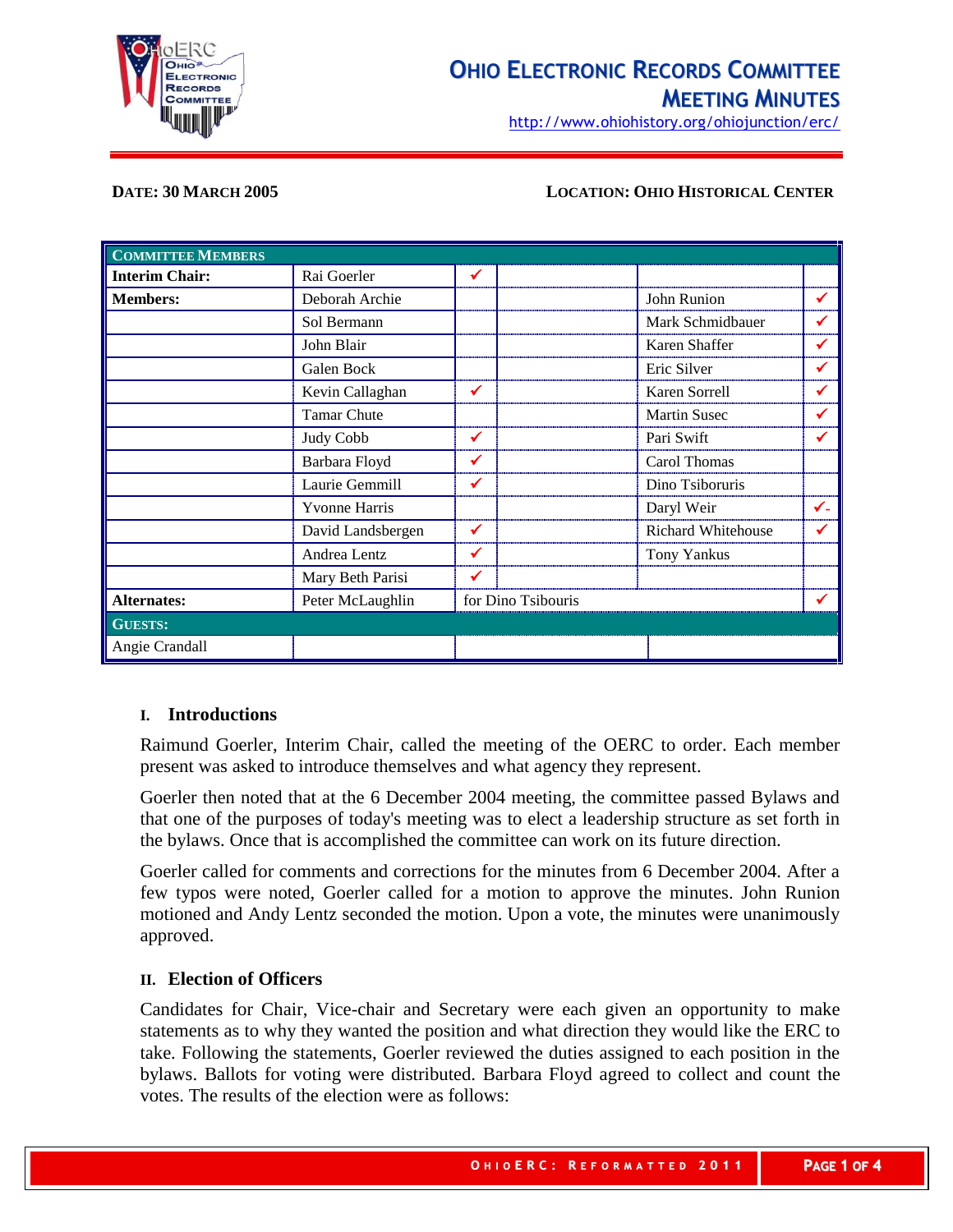

Chair - Mark Schmidbauer, Ohio Bureau of Workers' Compensation Vice-Chair - John Runion, Stark County Records Center Secretary - Pari Swift, Ohio Historical Society

Goerler thanked all those that had volunteered to serve in elected positions.

# **III. Formation of Membership Committee**

Goerler explained that the bylaws also call for a membership committee to review applications for membership and generate interest in membership. The vice-chair serves as the chair of the membership committee. In addition to the vice-chair, which is a non-voting role, the OERC needed to select volunteers representing various segments of OERC members. The membership committee, as unanimously approved by the OERC is as follows:

John Runion (Chair) - Stark County Records Center Andy Lentz - Ohio Department of Jobs and Family Services Kevin Callaghan - Lucas County Clerk of Courts Judy Cobb - Online Computer Library Center

## **IV. Survey Committee Report**

David Landsbergen reported results of the on-line survey "Electronic Records in the State of Ohio" [links to presentation and report]. State agencies were contacted directly to take the survey. To get local governments to respond, email messages were sent to various professional organizations asking them to forward the email, which included the link to the survey, on to their listservs. Landsbergen stressed that the results of the survey are benchmarks and can be used to make others aware of the successes of the OERC. It is also important to note that institutional barriers such as funding, staff and training were more important than awareness and knowledge of electronic records issues.

Angela Crandall noted that the results of her study on electronic records initiatives from other states would be posted to the website.

Following the report, discussion ensued over how the OERC should respond to and apply the results. Mary Beth Parisi noted that the OERC has come full circle and seems to be back to the same point it was at over a year ago in deciding whether the committee should seek more authority and make policy recommendations. Mark Schmidbauer and Martin Susec suggested that the OERC could find middle ground in compiling information and producing resources that could influence legislators. Perhaps the legislature is another customer that the OERC needs to educate. It was agreed that the results showed that local and state governments have electronic records needs that need to be addressed. Parisi stressed that we need to have clear lines to know how far to take "communication and education." Schmidbauer suggested that the OERC needs to aggressively market its products, but ultimately let governments come to the committee for additional help. Barbara Floyd noted that although the State Archives has some authority over records management, the OERC does not have any authority. It was determined that the OERC cannot interpret the law. Instead legal council for each government has that responsibility. Kevin Callaghan stated that from his experience, local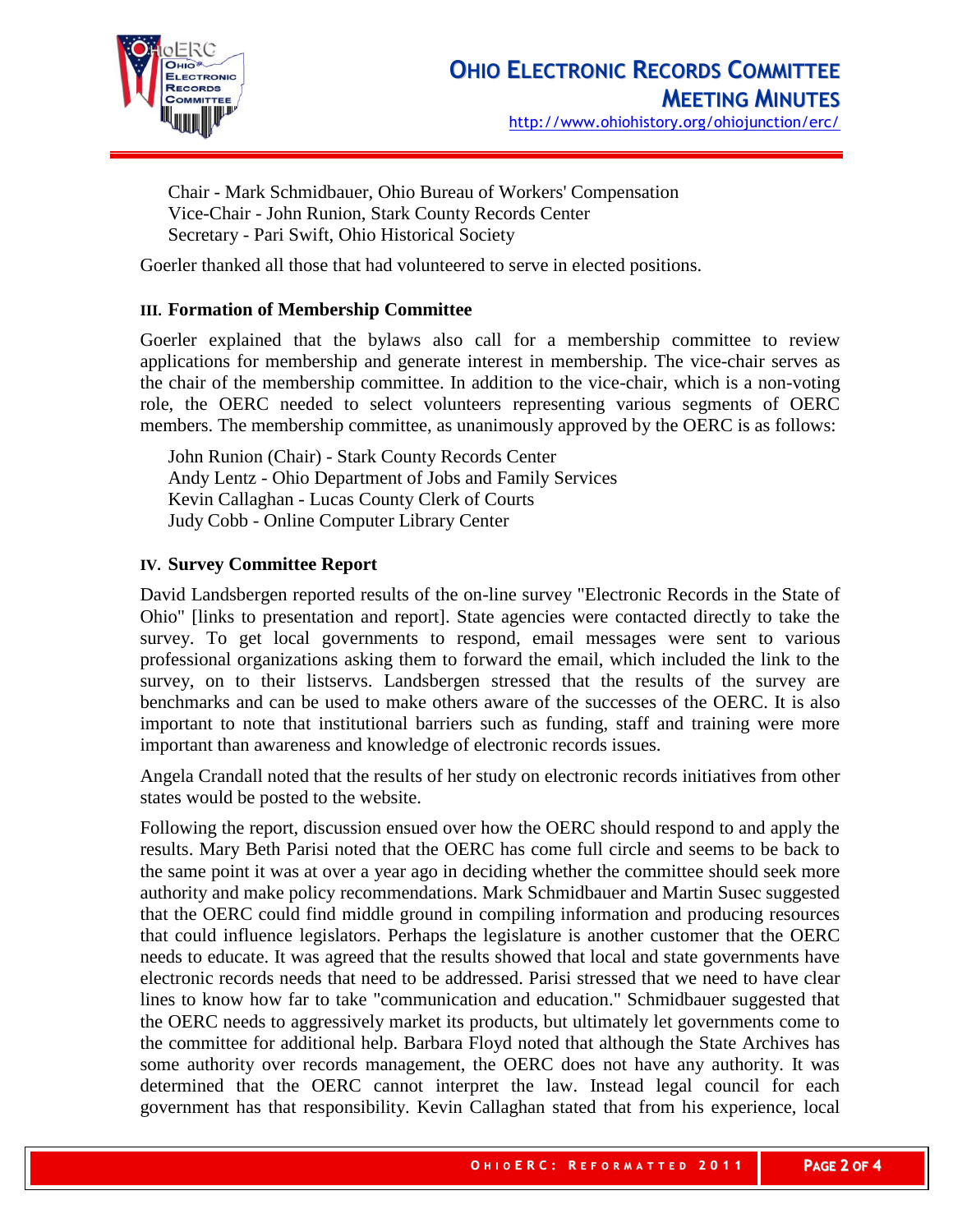

http://www.ohiohistory.org/ohiojunction/erc/

government officials do not appreciate being told what to do. Since several members of the OERC work for elected officials, those members may not want to be a part of lobbying and policy-making in order to protect their personal interests. Susec noted that the OERC's tools tend to be used once a government has gotten itself into trouble. He also noted that the media and public might be interested in the OERC's products because it would ultimately lead to better access to records. These groups could persuade governments to take proper care of their electronic records. Silver and Parisi disagreed with Susec on this issue.

## **V. Action Steps**

The OERC agreed to the following three action steps:

## *Marketing*

The OERC agreed that the committee's products needed to be marketed more aggressively. Suggested ideas include taking a presentation around to various professional associations, assign a communications representative to distribute the OERC's message to Gongwer and other communication outlets, and put a new survey on the website asking new customers' needs. It was decided that a subcommittee was needed to come up with short-term and longterm solutions for making people more aware of the OERC and its products. The following persons volunteered for the subcommittee:

Laurie Gemmill Raimund Goerler David Landsbergen Martin Susec Pari Swift Daryl Weir

### *Case Studies*

As a follow-up to the survey, the OERC wishes to gather case studies on the use of OERC guidelines. Landsbergen and Crandall volunteered to work on this based on the results of the survey. Swift will contact County Archivists and Records Managers Association (CARMA) for possible case studies. The OERC would like to see the case studies touch on lessons learned through the implementation of an OERC product, barriers to implementation, institutional backing, costs, what problems were being addressed through implementation, and how long it took to implement. Landsbergen will send a template via the listserv. The volunteers will collect what information already exists. Agencies will not be asked to do additional research for the purpose of composing a case study. The OERC is looking for case studies where challenges were successfully overcome. The committee is also interested in whether or not the outcome is what the committee expected from the guidelines. Case studies will be posted to the OERC website.